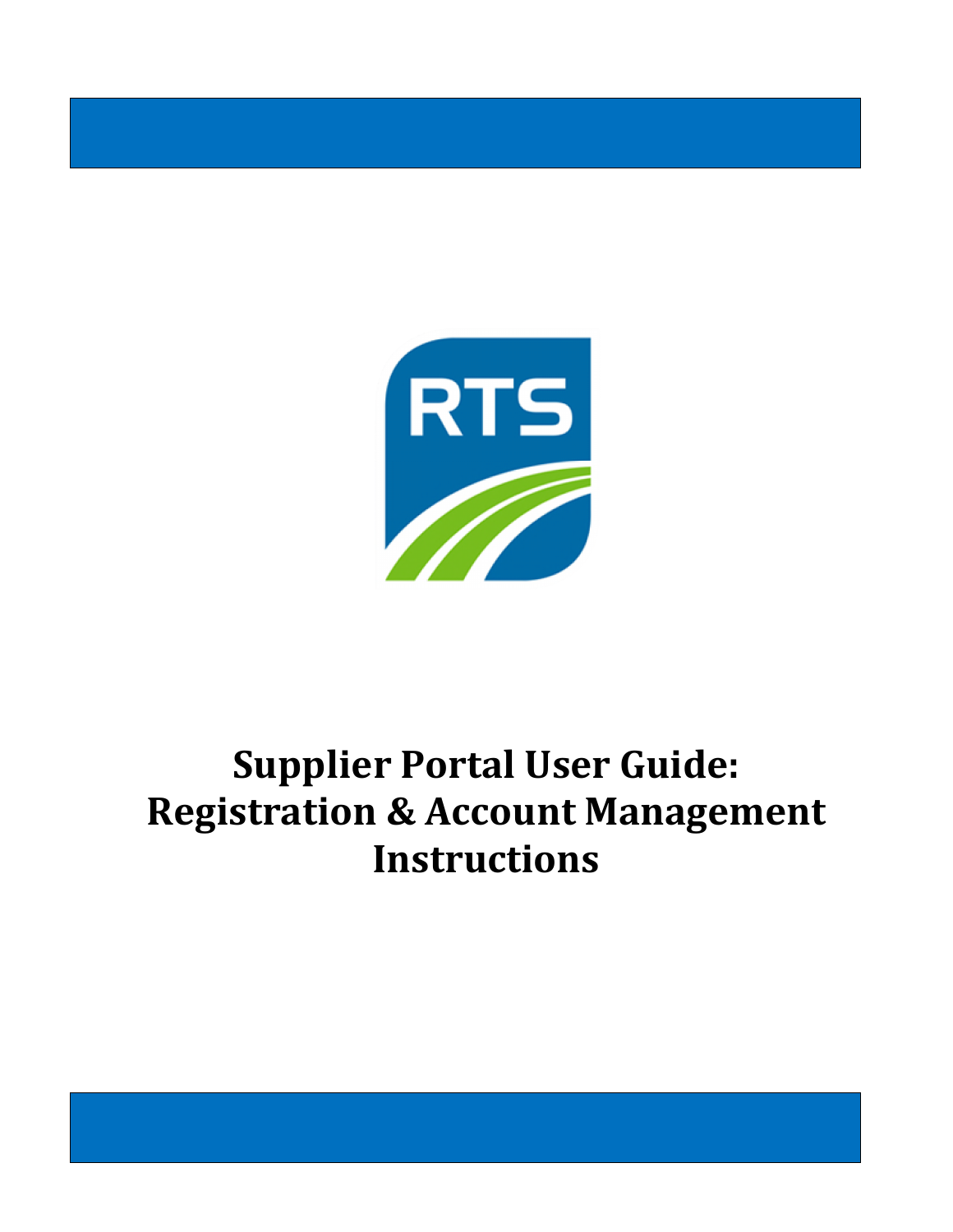

#### **SECTION 1 - Welcome to the RTS Supplier Portal!**

The Rochester Genesee Regional Transportation Authority is pleased to provide an online portal to streamline and simplify doing business with suppliers. Through the portal, suppliers can receive notifications of sourcing events, bid on those events, review contracts, view progress of orders, and see payment information.

To be eligible to bid on events, you must create a user account and register with your company information.

# **1.1** *Getting to the Supplier Portal*

A. Navigate to the Supplier Portal at https://supplierportal.myrts.com

| <b>Supplier Portal</b>                                   |                                                                                                                                                                                                                                                                                                                                                                                                                     | Welcome Contact Us Help                                                                                                                                                                                           |
|----------------------------------------------------------|---------------------------------------------------------------------------------------------------------------------------------------------------------------------------------------------------------------------------------------------------------------------------------------------------------------------------------------------------------------------------------------------------------------------|-------------------------------------------------------------------------------------------------------------------------------------------------------------------------------------------------------------------|
| Login/Register<br>Login<br>Forgot User Name?<br>Register | <b>Supplier Portal</b><br>The Supplier Portal facilitates the exchange of information<br>between a buying organization and its suppliers. Benefits of<br>the application include:<br>• Self-service supplier registration and account<br>maintenance<br>• Support for multiple commodity codes per supplier and<br>contact<br>. Improved communication via messages, including<br>support of electronic attachments | Links<br>myRTS Website<br><b>Procurement Forms</b><br><b>Staff Directory</b><br>Civil Rights and Diversity Programs &<br>Utilization<br>Procurement Policies & Procedures<br>Contract Documents & Purchase Orders |
|                                                          | • Document upload capability                                                                                                                                                                                                                                                                                                                                                                                        |                                                                                                                                                                                                                   |
|                                                          | . Enables data to be accessible in one location                                                                                                                                                                                                                                                                                                                                                                     | <b>Announcements</b><br>Welcome to the RTS Supplier Portall                                                                                                                                                       |

- B. From here, you can:
	- a. Register as a supplier.
	- b. Login with your username and password.
		- i. PW Requirements: Minimum Length = 8
		- ii. Alpha/Numeric Required & Case Sensitive
		- iii. Maximum Character Repeat = 2
	- c. Browse and search events for opportunities to do business with RTS.
	- d. View RTS policies and contacts.
	- e. Have your username sent to your email address (if you have forgotten it).

#### **1.2** *Contact Us*

For technical questions regarding the portal, click contact us at the top of the page.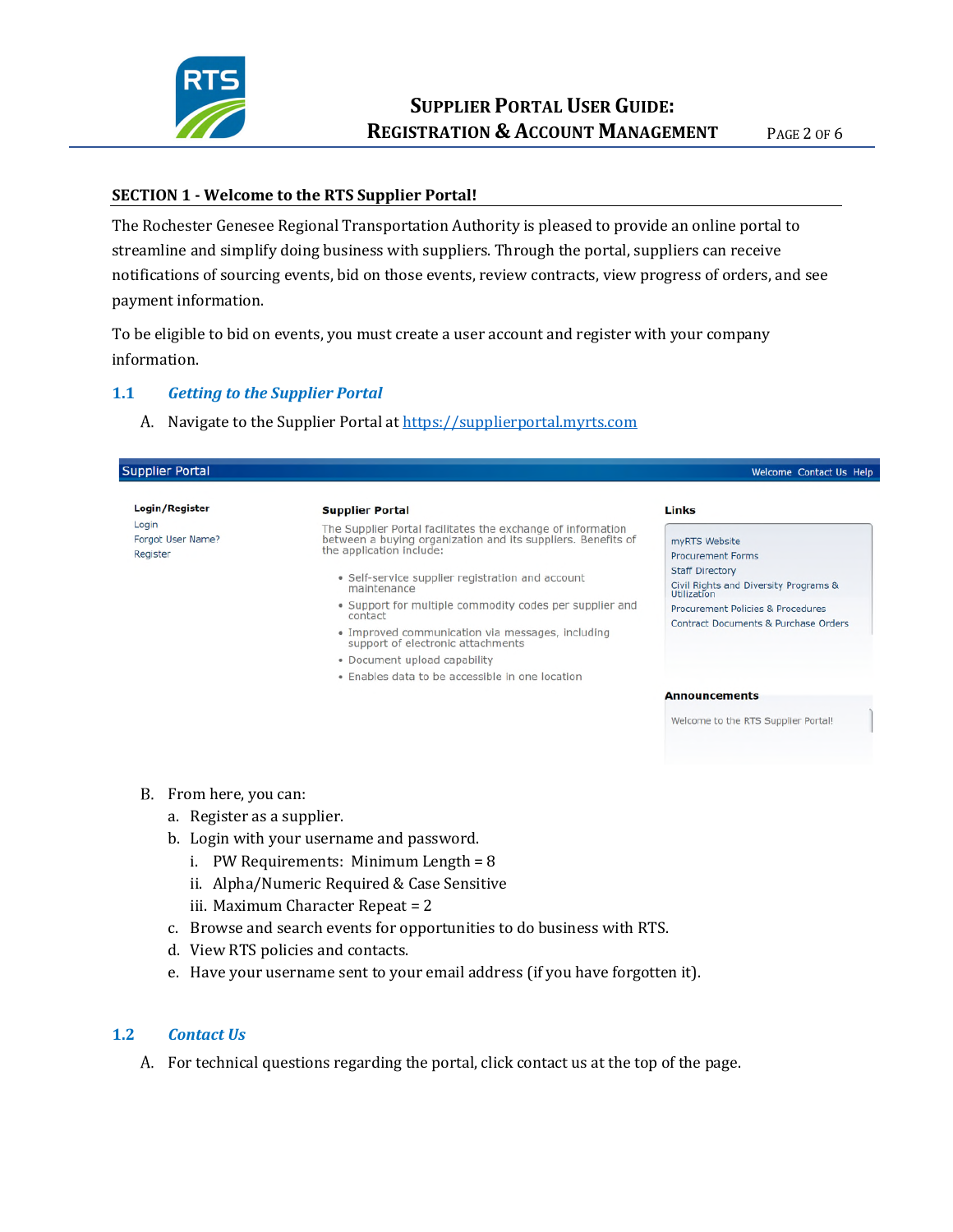

#### **SECTION 2 - Supplier Portal Registration (New Users)**

Note: any items with an asterisk are required.

#### **2.1** *Begin the Registration Process*

- You will need the following information and documents on hand when you register:
	- a. Federal Tax ID Number or Social Security Number
	- b. Electronic copy of W-9. You will be required to attach it to your registration.
	- c. Company name, address, and phone number
	- d. Business Type
	- e. Commodity Codes pertaining to your business
	- f. Electronic copy(ies) of all Diversity Certifications, DBE, MBE, WBE, SDVOB, if applicable. You will be required to attach to your registration.
- B. Click the Register link top left-hand corner of the page.

# **2.2** *Accept the Terms and Conditions for Use of the Supplier Portal*

Reviewing the Terms & Conditions, check the box labeled Accept Terms and Conditions and click the Continue button to move to the next step.

#### **2.3** *Enter Contact Information*

- A. In the Create An Account section:
	- a. Enter a User Name.
	- b. Enter a Password and re-type it in the Confirm Password box.
- Enter information in the Enter Information About Yourself section.
	- a. The items with an asterisk are required.
- C. Once completed, click the Continue button to move to the next step.

#### **2.4** *Enter Company Information*

- Enter information in the Company Information section, complete the boxes noted with an asterisk. The remaining boxes are welcome to be completed, but not required.
- In the Address Information section, complete the boxes noted with an asterisk. The remaining boxes are welcome to be completed, but not required.
	- a. You may either enter a Remit To Address or check the box labeled "Check If Remit to Address Is The Same As Mailing Address".
- C. Click the Continue button to move to the next step.

#### **2.5** *Assign Diversity Codes*

- A. Click the Add button to display the list of Active Diversity Codes.
- B. Click each check box that applies.
	- a. You can select more than one code at a time.
	- b. You can use the arrows at the bottom to get from one page to the next.
- Click the Attach to Supplier button and click the Continue button to move to the next step.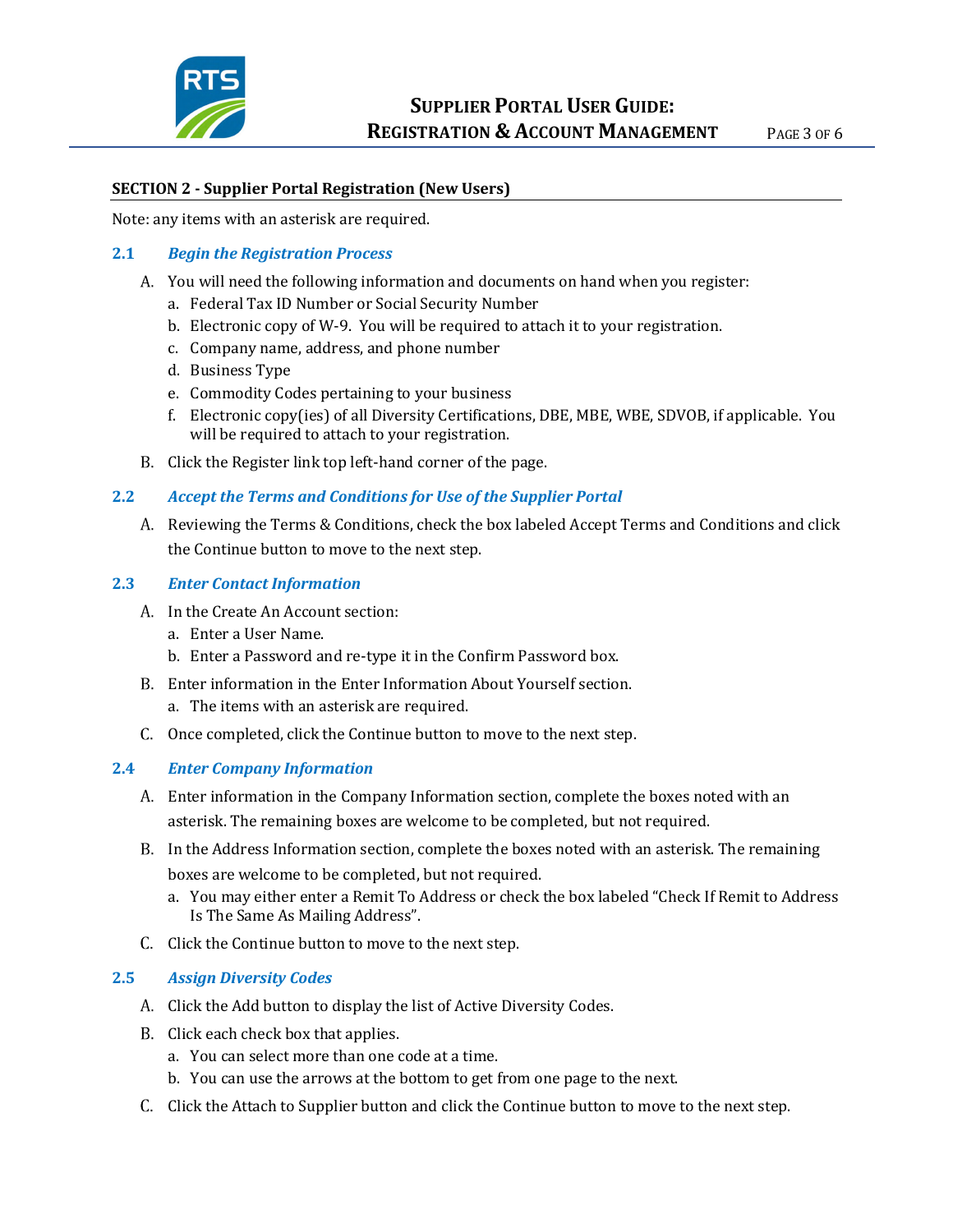

# **2.6** *Answer Questions Posed by RTS*

- Review each question and answer each to the best of your ability. Each question may have different requirements than the others so read the italicized words under the question.
- When answering a question, you may need to perform one of these actions.
	- a. Select an answer from a list
		- i. Click the arrow icon and then select the appropriate answer.
	- b. Attach a document to a question
		- i. Click the Browse button, and then find and select the appropriate file.
	- c. Add comments
		- i. Click in the text box and type your comments.
- When all questions have been answered, click the Continue button to move to the next step.

# **2.7** *Link Commodity Codes to Vendor Profile*

\* Note: This step is required to complete registration. Commodity codes are the mechanism RTS staff will use to notify Suppliers of Events. Suppliers with incomplete profiles cannot receive notifications.

- Click the Add button to display the Available Commodity Codes window.
- Enter text in the Search tool to find commodities by part of the Code or Description if desired.
- C. Select the check box for the desired categories.
- D. Click the Attach to Contact button and then click the Continue button to move to the next page.
- You can use the arrows at the bottom to get from one page to the next.
- When all applicable codes have been attached, click the Continue button to move to the next step.

#### **2.8** *Set Proxy Notifications*

In this optional step, you can designate one or more additional people to receive notifications regarding bidding events. A proxy contact does not need to be registered on the portal to receive notifications. Note: Proxy's are not additional contacts. They can receive notifications of Events, but will not be able to submit a response. If you would like to set up additional contacts with their own username and password please see Section 3 – Managing Your Account.

- A. Click the Add button to display the Proxy Notifications window.
- Enter the First Name, Last Name, and Email Address of the proxy contact.
- If multiple proxies are being added, click Save and New. Otherwise, click Save.
- D. Click the Continue button to move to the next step.

# **2.9** *Finalize Registration*

When registration is completed with no errors, the Status page displays Registration status: Complete.

A. Click the Done button.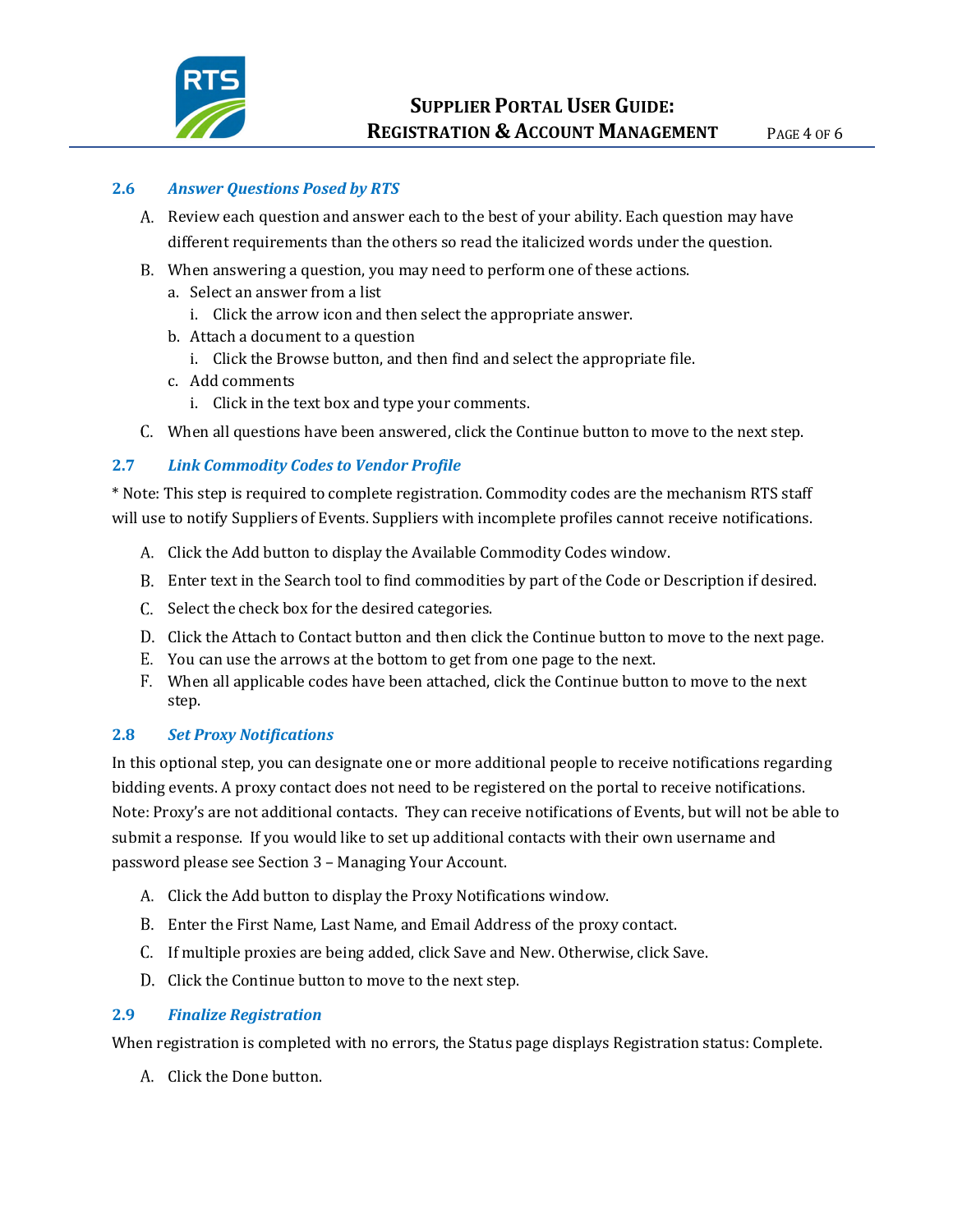

# **2.10** *Set Up Security Questions*

- Immediately after registering, click the Logout link at the top of the page, and then Login using your new user name and password. The portal will then prompt you to set up your password reset security questions.
	- i. If you ever need to reset your password, you will need to answer a security question.
- Answer the three questions and click Save to return to the Home page.

# **SECTION 3 - Managing Your Account**

# **3.1** *Adding Secondary Users from Your Company*

- A. Suppliers can have as many secondary users as desired, however secondary users will have to be added by RTS Staff.
- Use the attached *Contacts for Vendor Profile Account* form to add contacts. Take note of the order contacts should be entered. When complete, email the form to CivilRightsReporting@myRTS.com.

#### **3.2** *Resetting a Password*

- A. On the main page, click Login
- Click "Forgot your password?" link to display the Reset Password page.
- Enter your username in the field provided and click the arrow.
- D. Answer the Security Question you set up for your account and click the arrow.
- E. In the Reset Password window, enter your new password
- F. Confirm your new password and click the Save button.

# **3.3** *Forgot User Name*

- On the main page, click the "Forgot User Name?" link to display the Forgot User Name page.
- Enter your Email Address and confirm, then click the OK button.
- You will receive an email with your username.